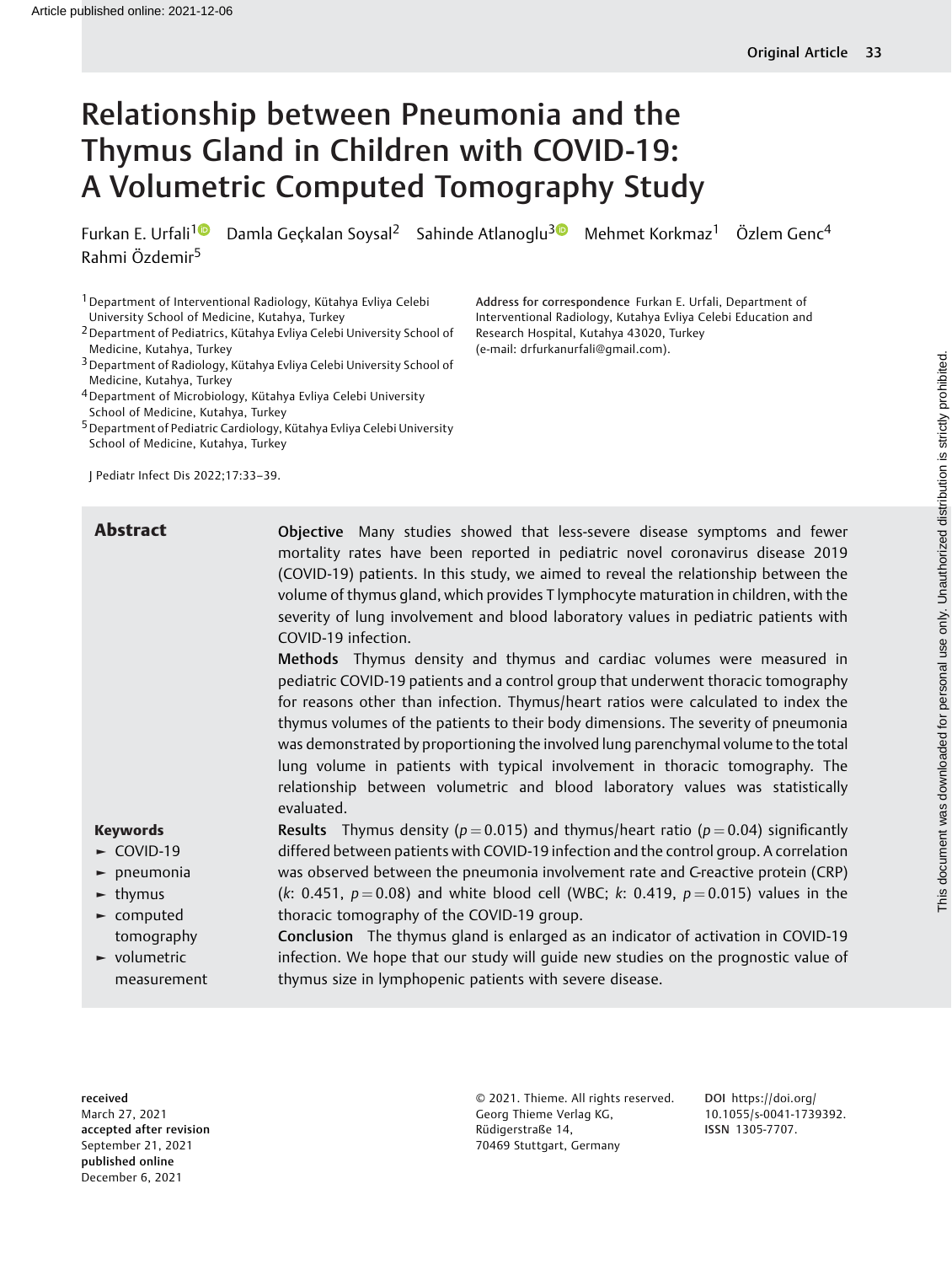# Introduction

On March 11, 2020, the World Health Organization (WHO) declared the new novel coronavirus disease 2019 (COVİD-19) as an epidemic which was first reported in Wuhan, China, as a pandemic.<sup>1</sup> It has been reported that the risk of children being infected with the pandemic agent COVİD-19 is equal to that of adults, but they mostly present as asymptomatic or with milder symptoms, and infected individuals are generally diagnosed as a result of screening a family contact. In publications to date, it is stated that pediatric cases that have contracted COVİD-19 have a better prognosis and shorter duration of hospitalization than adults, similar to the severe acute respiratory syndrome (SARS) and Middle East respiratory syndrome (MERS) pandemics which are also members of the coronavirus family.<sup>2,3</sup>

According to the published data, children constitute approximately 1.2 to 5% of COVİD-19 cases and less than 1% of related hospitalizations.4–<sup>6</sup> The COVİD-19 infection has been reported to have a severe course (dyspnea, central cyanosis, and  $O_2$  saturation < 92) in 5.2% of children, and critical (acute respiratory failure syndrome, encephalopathy, heart failure, coagulopathy, and acute renal failure) in  $0.4\%$ .<sup>7</sup> Several reasons have been suggested to explain why the COVİD-19 infection has a milder course in children compared with adults. The most important explanations are that angiotensin-converting enzyme 2, which is detected as the binding protein of COVİD-19, does not show sufficient maturation in children; repeated viral agent exposure in children can play a role in COVİD-19 immune defense; and the thymus gland, which plays an important role in the immune response, is active in children.<sup>8,9</sup>

The thymus is a lymphoepithelial organ that plays an important role in the maturation of the immune system and provides an environment for T lymphocyte differentiation and selection. In addition, B-cells are essential elements that contribute to the formation of protective immunity against pathogens, and the thymus contains an important subset of resident CD20 + B-cells.<sup>10</sup> It is known that plasma cells in the perivascular space in the thymus gland provide long-term protection against viruses by secreting antigen-specific antibodies. Studies have reported that the thymus gland develops antimicrobial immunity and specific T lymphocytes after local infection with some microbial agents.<sup>11</sup> In our study, we aimed to investigate the relationship between the thymus gland volume and severity of pneumonia and blood laboratory findings in COVİD-19 infected pediatric patients that underwent thoracic computed tomography (CT).

### Materials and Methods

This retrospective study was approved by the Institutional Ethics Committee of Kütahya Health Sciences University (document date and number: July 20, 2020-E.6262). The case group consisted of patients who were found to be positive for COVİD-19 according to the reverse-transcription polymerase chain reaction (RT-PCR) test conducted at the Pediatric Department of Kütahya Health Sciences of Univer-

sity Evliya Çelebi Education and Research Hospital after March 11, 2020, when the World Health Organization (WHO) accepted COVİD-19 as a pandemic agent, as well as patients with a history of contact with infected people and typical radiological findings of COVİD-19 described in the literature. The typical radiological findings of COVİD-19 pneumonia were accepted as peripheral-bilateral groundglass opacities, multifocal-round ground-glass opacities, inverted halo sign, and other findings of organized pneumonia.<sup>12</sup> In our study, thoracic CT examinations of patients infected with COVİD-19 were evaluated at the time of the diagnosis. Patients with a negative RT-PCR test and CT findings defined as atypical for COVİD-19 pneumonia in the thoracic CT examination and those with CT scans with insufficient diagnostic quality or unclearly defined thymus margins were excluded from the study. According to the anamnesis information obtained at the time of admission, the mean duration of symptoms was 2.4 days (1–4 days). The blood tests of the patients taken at the time of admission to the hospital were included in the study. All patients included in the study were pandemic pediatric service patients but no intensive care patients.

To determine the dimensional changes caused by the COVİD-19 infection in the thymus gland, patients who presented to the Emergency Service of Kütahya Health Sciences University Evliya Çelebi Education and Research Hospital Pediatric Department for noninfection reasons (e.g., traffic accident, assault, and fall from a height) and underwent thoracic CT before the pandemic between March and May 2019 were included in the control group. Similar to the case group, patients with thoracic CT scans with insufficient diagnostic quality and unclear thymus margins were excluded from the control group.

Thoracic CT examinations were performed with a 16-slice multidetector sequential CT scanner (Aquilion, Toshiba Medical Systems, Otawara, Japan). Images were acquired using window settings allowing the viewing of the lung parenchyma (window level, -500 to -700 Hounsfield's unit [HU]; window width, 1,200–1,500 HU) and the mediastinum (window level, 20–40 HU; window width, 350 HU). The thoracic CT examinations anatomically covered the area from the C1 vertebra to the bottom of the diaphragm. All patient CT examinations were noncontrast examinations.

The CT examinations of the case and control groups were uploaded from the hospital image archiving system to the workstation. The thymus (TV)-cardiac volumes (CV) of the cases and controls (►Figs. 1–4) and the volumes of the total lung and pneumonic involvement areas (ground glass and consolidation areas) in the case group ( $\blacktriangleright$ Fig. 5) were calculated using the Vitrea FX version 6.1 (Vital Images Inc., a Canon Group Company, Minnetonka, Minnesota) software. Optimal volume measurements were undertaken with manual corrections where necessary. Thymus/cardiac ratios (TCR) were obtained by dividing TV by CV (TV/CV). In the case group, the severity of pneumonia was evaluated according to the pneumonia severity index (PSI) obtained by proportioning the ground glass opacity and consolidation areas to the total lung volume. The mean thymus density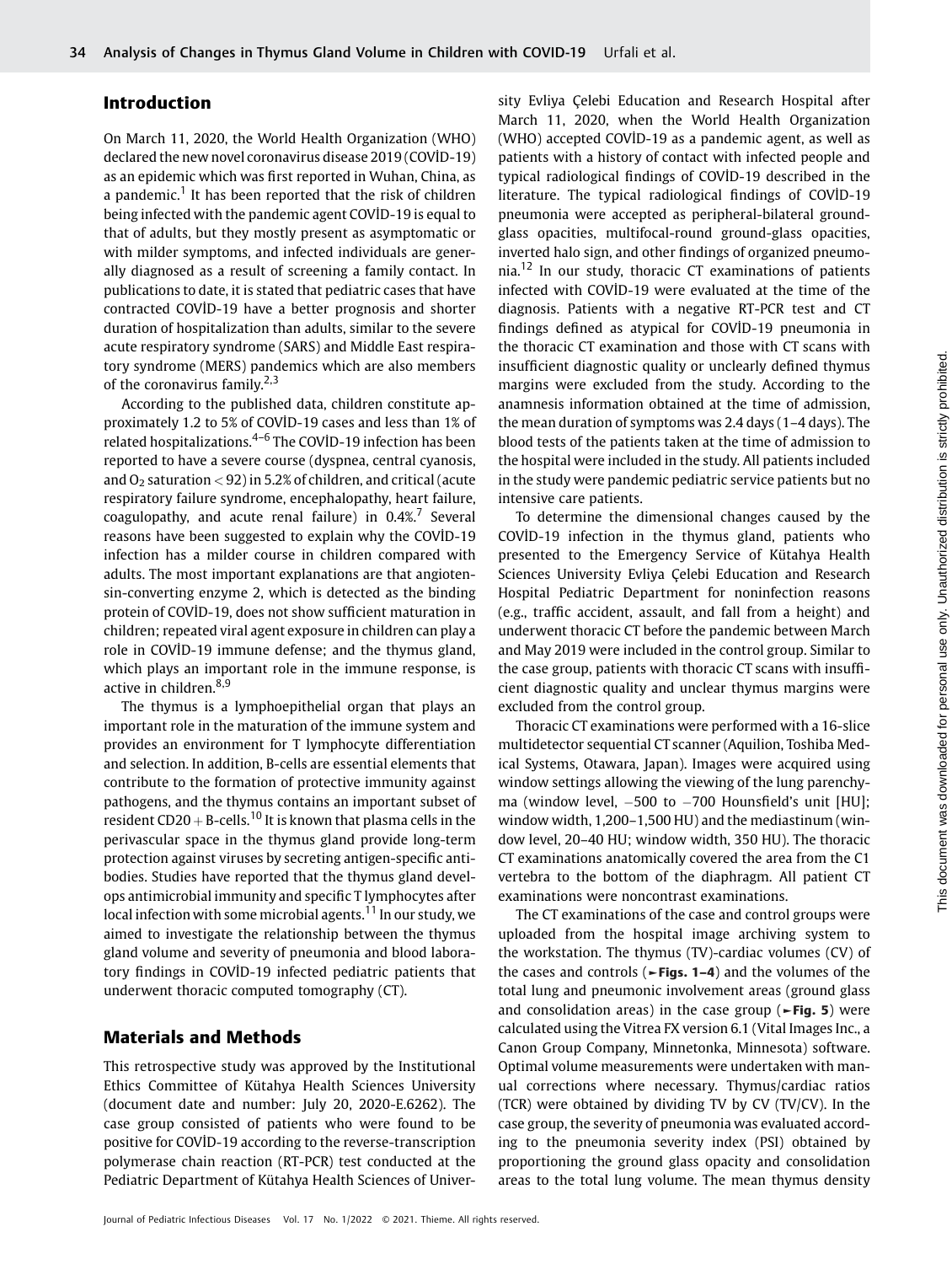

Fig. 1 Segmentation of the thymus gland in the axial (A), coronal (B), and sagittal (C) planes on noncontrast thoracic CT scans. CT, computed tomography.



Fig. 2 3D image of the thymus gland in reformatted images (A and B). 3D, three-dimensional.



Fig. 4 3D image of the heart in reformatted images. 3D, threedimensional.



Fig. 3 Heart segmentation in the axial  $(A)$ , coronal  $(B)$ , and sagittal  $(C)$ planes on noncontrast thoracic CT scans. CT, computed tomography

(MTD) was measured in the axial plane where the thymus was the largest, with the region of interest (ROI) covering the thymus and recorded in HU.

The Statistical Package for the Social Sciences (IBM SPSS, version 21.0.0 for Windows) was used for statistical analyses. The conformance of the numerical dataset to normal distribution was determined by the Kolmogorov–Smirnov test. All data showed normal distribution. In the case group, the relationship between low  $O<sub>2</sub>$  saturation, fever, cough, loss of taste and smell, headache symptoms, and TV, TCR, and MTD was evaluated by independent-samples t-test. The relationship between TV, TCR, MTD and lymphocyte count and the case and control groups was evaluated using an independent-samples t-test. A p-value of  $<$ 0.05 was considered to indicate a statistically significant difference.

In the case group, the relationships between PSI, the TV, TCR, and MTD volumetric values, blood parameters, namely, lymphocyte, white blood cell (WBC), C-reactive protein (CRP) were evaluated using Pearson's correlation test. The correlation coefficients were evaluated as follows:  $r > 0.91$ , excellent;  $0.90 \ge r \ge 0.71$ , good;  $0.70 \ge r \ge 0.51$ , moderate;  $0.50 \ge r$  $\geq$  0.31, weak; and  $r \leq 0.3$ , no correlation. In all analyses,  $p < 0.05$  was considered as statistically significant.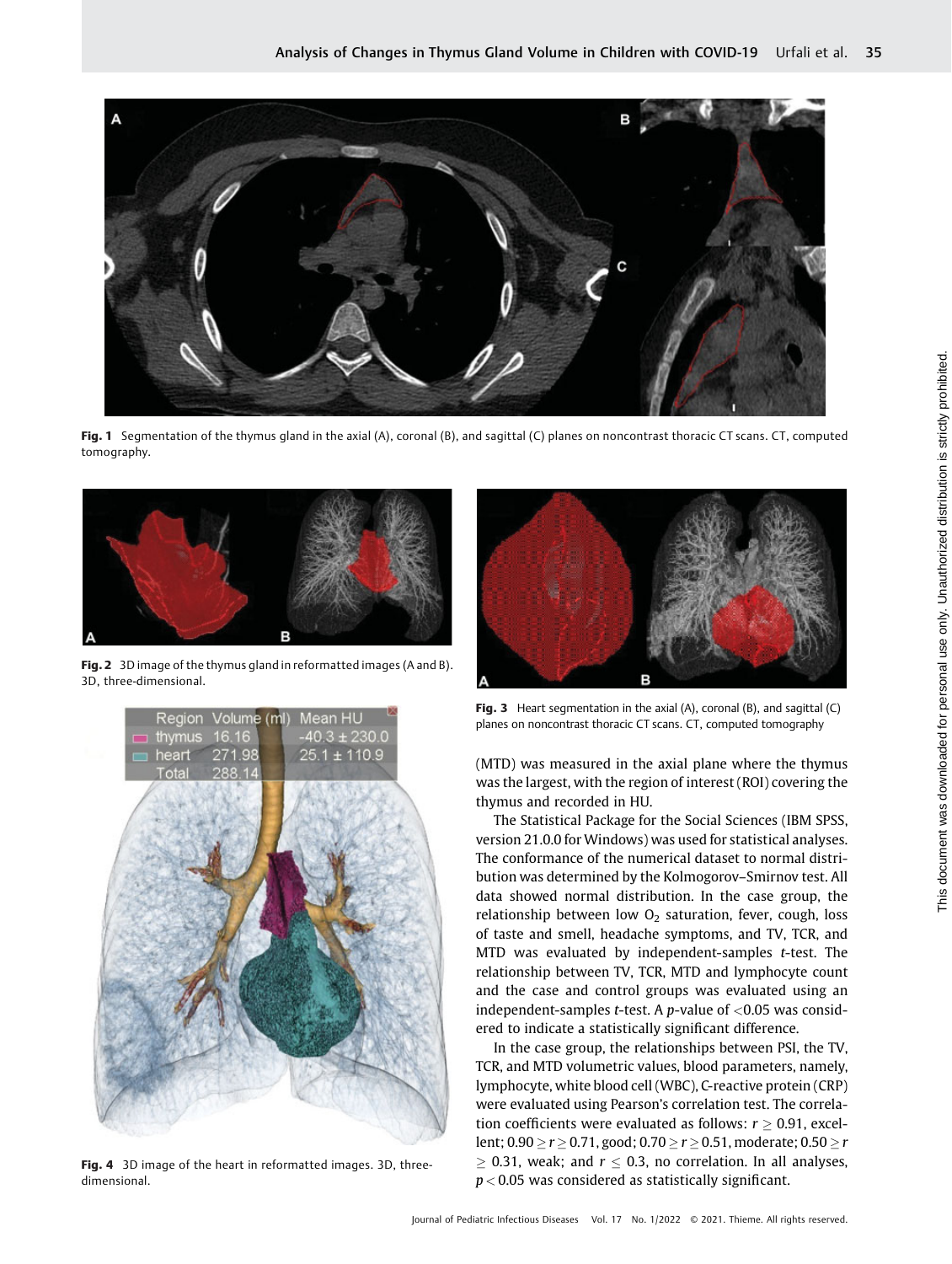

Fig. 5 (A-C) Software-supported automatic measurements of the thymus gland and cardiac volumes in reformatted images.

# Results

The mean age was  $12.4 \pm 4.5$  (minimum: 0.3, maximum: 17) years for the case group and  $11.7 \pm 4.2$  (minimum: 0.1, maximum: 17) years for the control group, with no statistically significant difference. There were 19 (58%) boys and 14 (42%) girls in both groups. TV, MTD, and TCR were not related to gender. While TV and MTD were not associated with age, TCR decreased with age and showed a moderately significant inverse correlation with age ( $\blacktriangleright$ Table 1).

Only two of the patients had  $O_2$  saturation below 95% and they did not have tachypnea. In patients with low  $O<sub>2</sub>$  saturation,  $O_2$  levels returned to normal with nasal  $O_2$  and no additional intervention was required. Eight of the patients described decreased sense of taste and smell. There was cough in 22 patients, fever in 21 patients, and headache in 7 patients. There were no patients with gastrointestinal symptoms or skin rash. No significant correlation was found between the presence of symptoms and TV, TCR, MTD, and lymphocyte counts (►Table 2). The mean hospital stay of the patients was 3.1 (2–5) days.

In the independent-samples t-test performed between the case and control groups, the MTD and TCR values were found to significantly differ. In the COVİD-19 infected group, MTD was lower and TCR was higher. Although the TV value

Table 1 Pearson's correlation analysis of the relationship of TV, TCR, and MTD with age and gender

|            | Age                    | Gender               |
|------------|------------------------|----------------------|
| TV         | r: 0.083, $p = 0.5$    | r: $-0.242 p = 0.05$ |
| <b>TCR</b> | $r: -0.521, p < 0.001$ | r: 0.041 $p = 0.7$   |
| MTD        | $r: -0.198, p=0.1$     | r: 0.079 $p = 0.5$   |

Abbreviations: MTD, mean thymus density; TCR, thymus/cardiac ratio; TV, thymus volume.

Table 2 Independent samples t-test results of the mean TV, TCR, MTD values, lymphocyte counts, and clinical symptoms in the case group

|            | Fever               |            |                  | Cough            |           | Loss of sense of taste and smell |           |           |                  |
|------------|---------------------|------------|------------------|------------------|-----------|----------------------------------|-----------|-----------|------------------|
|            | $+(n:22)$           | $- (n:11)$ | $\boldsymbol{p}$ | $+(n:21)$        | $-(n:12)$ | p                                | $+(n:8)$  | $-(n:25)$ | $\boldsymbol{p}$ |
| <b>TV</b>  | 24.71 mL            | $22.21$ mL | 0.592            | 23.97 mL         | 23.71 mL  | 0.956                            | 17.97 mL  | 25.76 mL  | 0.123            |
| <b>TCR</b> | 0.109               | 0.1        | 0.732            | 0.101            | 0.115     | 0.6                              | 0.093     | 0.110     | 0.573            |
| <b>MTD</b> | $-20.88$            | $-170.29$  | 0.058            | $-27.72$         | $-145.85$ | 0.131                            | $-41.80$  | $-79.92$  | 0.669            |
| LC         | 2.16                | 2.28       | 0.641            | 2.17             | 2.25      | 0.743                            | 2.39      | 2.14      | 0.375            |
|            | Low $O2$ saturation |            |                  |                  | Headache  |                                  |           |           |                  |
|            | $+(n:2)$            | $-(n:31)$  |                  | $\boldsymbol{p}$ | $+(n:7)$  |                                  | $-(n:26)$ |           | $\boldsymbol{p}$ |
| <b>TV</b>  | 19.50 mL            | 24.16 mL   |                  | 0.614            | 17.98 mL  |                                  | 25.46 mL  |           | 0.159            |
| <b>TCR</b> | 0.170               | 0.102      |                  | 0.190            | 0.125     |                                  | 0.101     |           | 0.419            |
| <b>MTD</b> | 45.60               | $-78.18$   |                  | 0.438            | $-2.87$   |                                  | $-88.94$  |           | 0.355            |
| LC         | 2.64                | 2.17       |                  | 0.367            | 2.44      |                                  | 2.13      |           | 0.302            |

Abbreviations: LC, lymphocyte count; MTD, mean thymus density; TCR, thymus/cardiac ratio; TV, thymus volume.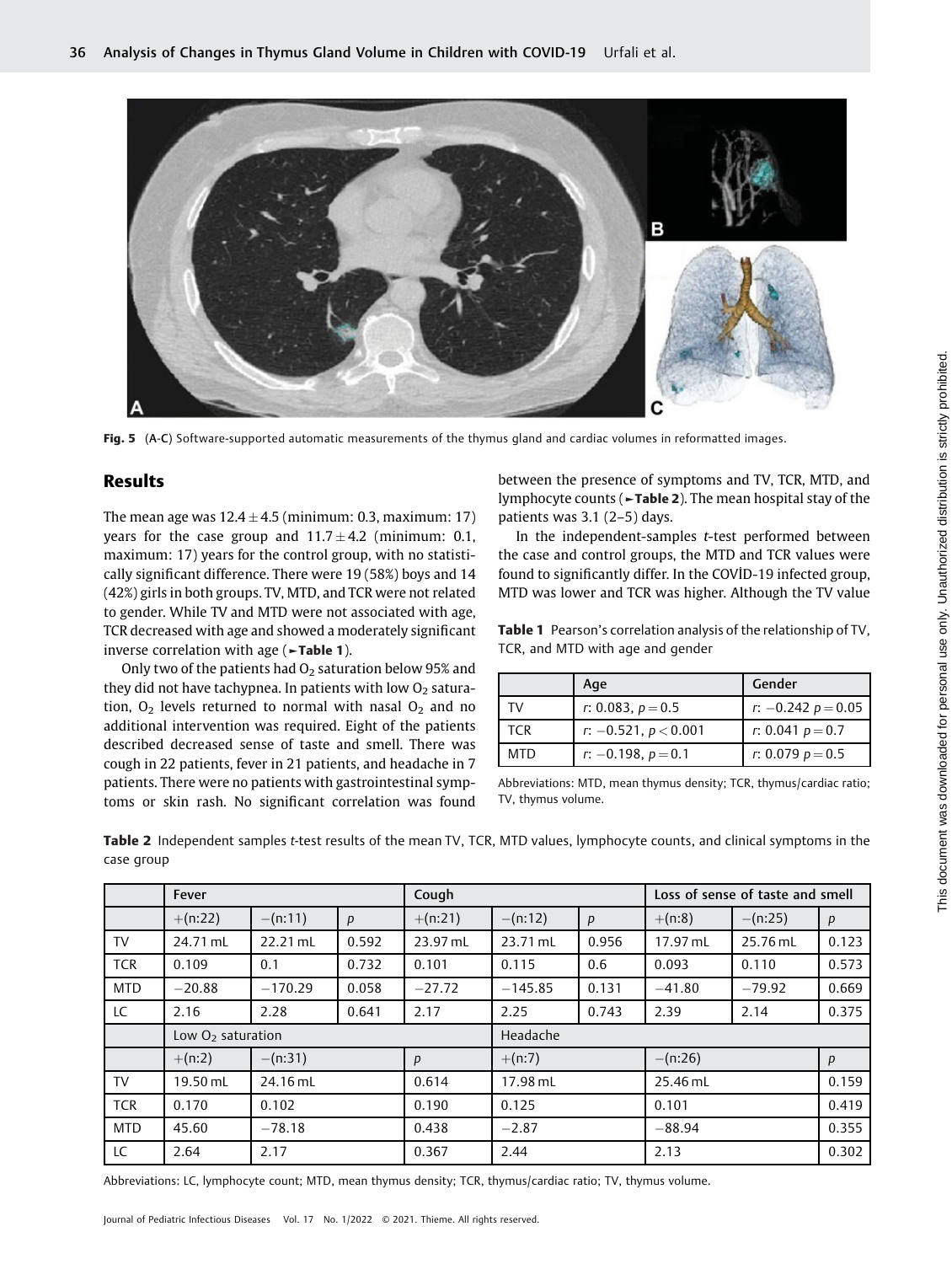|            | Case group  | Control group | p-value |  |
|------------|-------------|---------------|---------|--|
| TV         | 23.87 mL    | $19.25$ mL    | 0.09    |  |
| <b>TCR</b> | 0.1         | 0.07          | 0.04    |  |
| <b>MTD</b> | $-70.68$ HU | 23.35 HU      | 0.01    |  |
| ١C         | 2.42        | 2.07          | 0.36    |  |

Table 3 Results of the independent-samples t-test of the mean TV, TCR, and MTD values and the lymphocyte counts of the case and control groups

Abbreviations: HU, Hounsfield's unit; LC, lymphocyte count; MTD, mean thymus density; TCR, thymus/cardiac ratio; TV, thymus volume.

was higher in the case group, it did not statistically significantly differ from the control group (►Table 3).

In the case group, there was no significant correlation between the presence of pneumonic involvement on thoracic CT and the TV, TCR, and MTD values. Among the COVİD-19 cases with pneumonic involvement, the relationships between PSI, TV, TCR, and MTD, and lymphocyte, WBC, and CRP values were evaluated with Pearson's correlation test and a moderately significant correlation was observed between the PSI and WBC and CRP values, but no correlation was determined between the remaining parameters (►Table 4).

#### **Discussion**

To the best of our knowledge, our study is the first to evaluate thymus gland sizes in patients with COVID-19, and it is important both in terms of its contribution to the literature and quantitative measurement of thymus size in thoracic CT examinations. In our study, the TCR and TV values in children infected with COVİD-19 were higher compared with the controls, and the increase in the TCR value was statistically significant. This finding can be considered as an indirect indicator of the active role of the thymus in COVID-19 infection. Most studies on the thymus gland, lymphocyte count, and immune system have been undertaken in HIVinfected cases. In studies conducted with HIV-infected cases, it was reported that the thymus gland volume was positively correlated with the CD4 lymphocyte count and negatively correlated with HIV viral load, and the thymus volume was suggested to guide lymphocyte activity. A dimensional increase in the thymus gland has been described in the CT measurements in HIV-infected patients with an increase in the number of CD4+ cells by >100 or more.<sup>13</sup> In the study of Varga et al, it was reported that lymphocytes count in the peripheral blood and thymus size showed a statistically significant positive correlation in newborns.<sup>14</sup> However, there are different mechanisms that affect the lymphocyte count in the peripheral blood independent of the thymus size in COVID-19 infection.  $CD8+$  T-cells release perforin and granzyme A and B which induce apoptosis in virus-infected cells, chronic inflammatory state continuously stimulates T-cells and causes depletion of T-cells, and upregulation of NKG2A expression in inflammation leads to functional depletion of  $CD8$ + and natural killer (NK) cells. These has been Table 4 Pearson's correlation analysis of the relationship between PSI and volumetric and laboratory measurements

| ٢V  | r: -0.025, $p = 0.8$ | LC.        | r: 0.157, $p = 0.3$  |
|-----|----------------------|------------|----------------------|
| TCR | r: 0.233, $p = 0.1$  | <b>WBC</b> | r: 0.419, $p = 0.01$ |
| MTD | r: 0.183, $p = 0.3$  | <b>CRP</b> | r: 0.451, $p = 0.01$ |

Abbreviations: LC, lymphocyte count; MTD, mean thymus density; PSI, pneumonia severity index; TCR, thymus/cardiac ratio; TV, thymus volume.

blamed for lymphopenia in COVID-19 infected patients.<sup>15,16</sup> It has been reported that increased secretion of proinflammatory cytokines, such as interleukin (IL)-1, interferon (IFN)-γ, and IL-6, to compensate for the maladministration of depleted lymphocytes plays a critical role in the induction of lymphopenia.<sup>17</sup> In addition, COVID-19 can directly target lymphocytes and destroy lymphoid organs. Since blood lactic acid levels are high in patients with severe COVID-19 infection, it has been reported that lymphopenia may be due to such metabolic causes.<sup>18</sup>

Lymphocytopenia has been reported at a rate of 3 to 3.5% in children infected with COVID-19.<sup>19,20</sup> Lymphocytopenia is seen especially in elderly patients and severe cases of COVİD- $19.21-24$  In a study by Liu et al, it was shown that the outflow of lymphocytes from the thymus was induced, which positively contributed to mortality in cases of lymphopenia that were given thymosin  $\alpha$  1 treatment.<sup>25</sup> In our study, lymphopenia was observed in only one patient (3%), and there was no significant correlation between the lymphocyte count and the TV and TCR values. There were no patients with severe COVID-19 infection findings in the patients included in the study. The lack of correlation between thymus volume and lymphocyte count in our study may indicate that similar lymphopenia mechanisms described also work in individuals who have mildly recovered from COVID-19 infection and the active role of the thymus in patients with lymphopenia. In our study, the amount of lymphocytes in the COVID-19 infected patient group did not differ significantly with the control group.

The thymus is quite active in the intrauterine and neonatal period and begins to decrease partially after birth but continues to be active until puberty.<sup>26</sup> In the study of Varga et al, it was proved that there is a statistically significant positive correlation between thymus size and body size in newborns.<sup>14</sup> In our study, we included TCR in addition to TV to provide standardization between body dimensions and thymus volume. When we evaluated the control and patient groups together, we found that TCR showed a negative correlation with age but studies with larger patient groups including adults are needed to determine whether this is secondary to the increase in heart size with increasing age. Our study was conducted on pediatric patients under the age of 18 years, and no significant relationship was found between TV and age, probably because the difference between age groups was limited or because our patient and control groups were small. In our study, the MTD value was found to be significantly lower in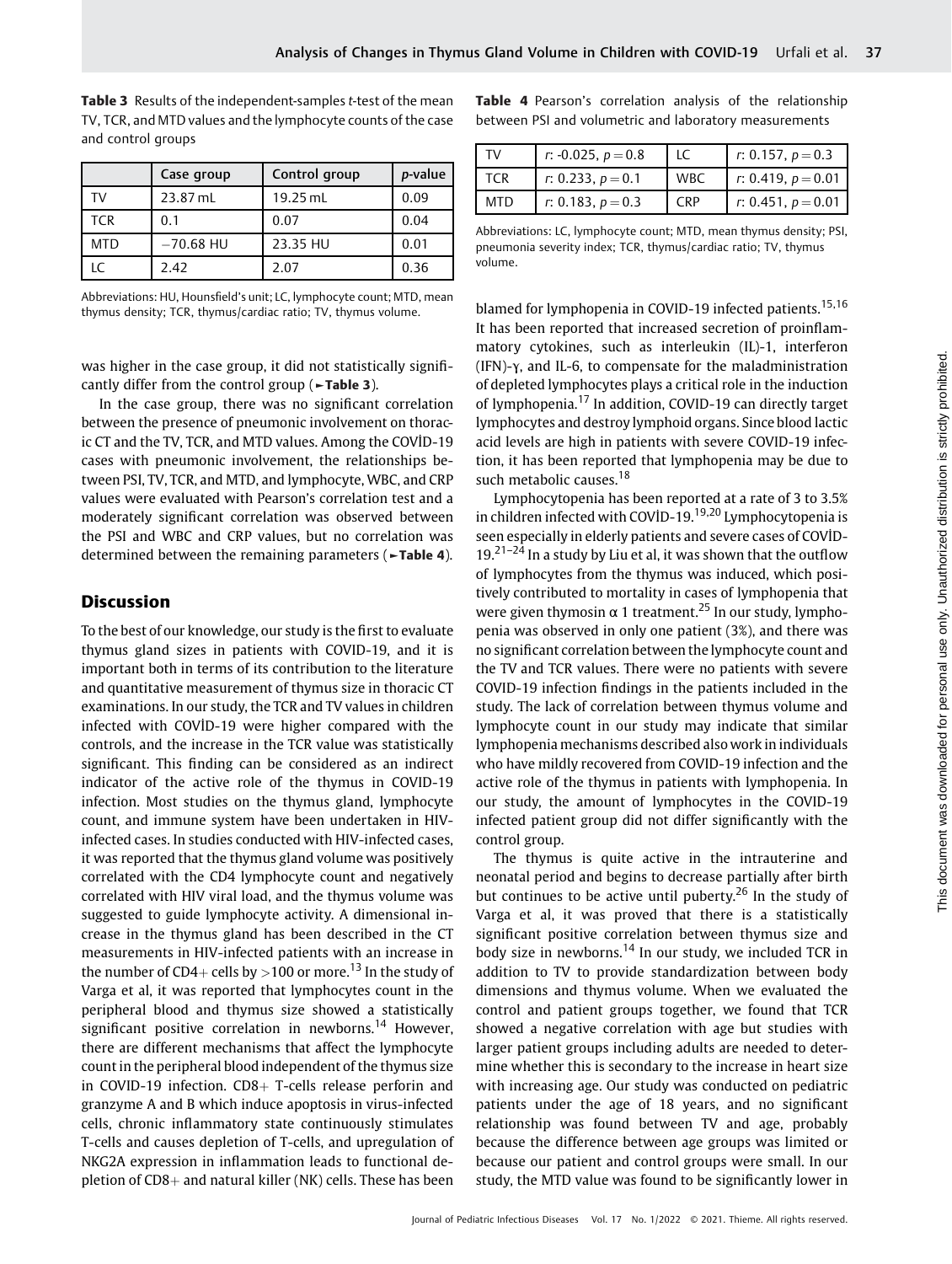cases compared with the control group which was considered to be related to gland activation. However, since there is no similar research in the literature, further studies are needed to support our findings.

In the literature, abnormal thoracic CT findings have been described in 60 to 80% of children infected with COVİD-19.<sup>2,27,28</sup> In our study, pneumonic infiltration was detected in the 52% of the cases. To determine the severity of pneumonia involvement, we compared the volume of groundglass opacity and consolidation areas to the total lung parenchyma volume (PSI). While PSI did not correlate with the TCR and lymphocyte values, it was correlated with CRP and leukocyte count. In a study conducted by Garcia-Vidal et al with COVİD-19 cases followed-up in hospital, the presence of a microbiologically confirmed secondary infection agent was revealed in 7.2% of the patients.<sup>29</sup> In another study, Fattorini et al proved the presence of bacterial superinfection in 11.7% of the cases.<sup>30</sup> It was considered that the correlation of the PSI value with leukocyte count and CRP might be an indicator of concomitant bacterial superinfection, especially in severe patients with lung involvement. However, in our study, there was no patient with a microbiologically confirmed bacterial superinfection. In addition, broad-spectrum antibiotics were routinely included in the treatment of all patients with lung infiltration.

# Conclusion

Thymus gland is enlarged in COVİD-19 infected children as an indicator of the activation of the virus. While thymus gland sizes are an indicator of the amount of lymphocytes in the peripheral blood in healthy individuals and during the treatment of some diseases (HIV-infected patients), we could not find a similar correlation with the susceptibility to lymphopenia in COVİD-19 infection. Prospective studies with larger case series are needed to elucidate the effect of the thymus gland on the milder course of COVİD-19 infection in children and to guide new treatment strategies.

Conflict of Interest None declared.

#### References

- 1 WHO Director-General's opening remarks at the media briefing on COVID19 -March 2020. Accessed October 4, 2021 at: [https://](https://www.who.int/director-general/speeches/detail/who-director-general-s-opening-remarks-at-the-media-briefing-on-covid-19&x2014;1/211-march-2020) [www.who.int/director-general/speeches/detail/who-director](https://www.who.int/director-general/speeches/detail/who-director-general-s-opening-remarks-at-the-media-briefing-on-covid-19&x2014;1/211-march-2020)[general-s-opening-remarks-at-the-media-brie](https://www.who.int/director-general/speeches/detail/who-director-general-s-opening-remarks-at-the-media-briefing-on-covid-19&x2014;1/211-march-2020)fing-on-covid-19— [1/211-march-2020](https://www.who.int/director-general/speeches/detail/who-director-general-s-opening-remarks-at-the-media-briefing-on-covid-19&x2014;1/211-march-2020)
- 2 Xia W, Shao J, Guo Y, Peng X, Li Z, Hu D. Clinical and CT features in pediatric patients with COVID-19 infection: different points from adults. Pediatr Pulmonol 2020;55(05):1169–1174
- 3 Rehman S, Majeed T, Azam Ansari M, Ali U, Sabit H, Al-Suhaimi EA. Current scenario of COVID-19 in pediatric age group and physiology of immune and thymus response. Saudi J Biol Sci 2020; 27:2567–2573
- 4 Bialek S, Boundy E, Bowen V, et al; CDC COVID-19 Response Team. Severe outcomes among patients with coronavirus disease 2019 (COVID-19)—United States, February 12–March 16, 2020. Morb Mortal Wkly Rep 2020;69(12):343–346
- 5 Epidemiology Working Group for NCIP Epidemic Response, Chinese Center for Disease Control and Prevention. The epidemiological characteristics of an outbreak of 2019 novel coronavirus diseases (COVID-19)—China, 2020 [in Chinese]. Zhonghua Liu Xing Bing Xue Za Zhi 2020;41(02):145–151
- 6 Livingston E, Bucher K. Coronavirus disease 2019 (COVID-19) in Italy. JAMA 2020;323(14):1335
- 7 Dong Y, Mo XI, Hu Y, et al. Epidemiological characteristics of 2143 pediatric patients with 2019 coronavirus disease in China. Pediatrics 2020;16:16
- 8 Wrapp D, Wang N, Corbett KS, et al. Cryo-EM structure of the 2019-nCoV spike in the prefusion conformation. Science 2020; 367(6483):1260–1263
- 9 Ludvigsson JF. Systematic review of COVID-19 in children shows milder cases and a better prognosis than adults. Acta Paediatr 2020;109(06):1088–1095
- 10 Spencer J, Choy M, Hussell T, Papadaki L, Kington JP, Isaacson PG. Properties of human thymic B cells. Immunology 1992;75(04): 596–600
- 11 Nuñez S, Moore C, Gao B, et al. The human thymus perivascular space is a functional niche for viral-specific plasma cells. Sci Immunol 2016;1(06):eaah4447
- 12 de Jaegere TMH, Krdzalic J, Fasen BACM, Kwee RM. COVID-19 CT Investigators South-East Netherlands (CISEN) study group. Radiological Society of North America Chest CT Classification System for Reporting COVID-19 Pneumonia: Interobserver Variability and Correlation with Reverse-Transcription Polymerase Chain Reaction. Radiol Cardiothorac Imaging 2020;2(03): e200213
- 13 Rubio A, Martínez-Moya M, Leal M, et al. Changes in thymus volume in adult HIV-infected patients under HAART: correlation with the T-cell repopulation. Clin Exp Immunol 2002;130(01): 121–126
- 14 Varga I, Toth F, Uhrinova A, Nescakova E, Polak S. Association among size of thymus, anthropometric dimensions and number of lymphocytes in peripheral blood in newborns from Slovakia. Biomed Pap Med Fac Univ Palacky Olomouc Czech Repub 2009; 153(03):229–234
- 15 Thevarajan I, Nguyen THO, Koutsakos M, et al. Breadth of concomitant immune responses prior to patient recovery: a case report of non-severe COVID-19. Nat Med 2020;26(04):453–455
- 16 Fathi N, Rezaei N. Lymphopenia in COVID-19: therapeutic opportunities. Cell Biol Int 2020;44(09):1792–1797
- 17 Jeffery LE, Burke F, Mura M, et al. 1,25-dihydroxyvitamin D3 and IL-2 combine to inhibit T cell production of inflammatory cytokines and promote development of regulatory T cells expressing CTLA-4 and FoxP3. J Immunol 2009;183(09):5458–5467
- 18 Tan L, Wang Q, Zhang D, et al. Lymphopenia predicts disease severity of COVID-19: a descriptive and predictive study. Signal Transduct Target Ther 2020;5(01):33
- 19 Lu X, Zhang L, Du H, et al; Chinese Pediatric Novel Coronavirus Study Team. SARS-CoV-2 infection in children. N Engl J Med 2020; 382(17):1663–1665
- 20 Henry BM, Lippi G, Plebani M. Laboratory abnormalities in children with novel coronavirus disease 2019. Clin Chem Lab Med 2020;58(07):1135–1138
- 21 Diao B, Wang C, Tan Y, et al. Reduction and functional exhaustion of T cells in patients with coronavirus disease 2019 (COVID-19). Front Immunol 2020;11(827):827
- 22 Huang PC, Wang Y, Li PX, et al. Clinical features of patients infected with 2019 novel coronavirus in Wuhan, China. Lancet 2020;395 (10223):P497–P506
- 23 Zhang JJ, Dong X, Cao YY, et al. Clinical characteristics of 140 patients infected with SARS-CoV-2 in Wuhan, China. Allergy 2020;75(07):1730–1741
- 24 Wang D, Hu B, Hu C, et al. Clinical characteristics of 138 hospitalized patients with 2019 novel coronavirus-infected pneumonia in Wuhan, China. JAMA 2020;323(11):1061–1069